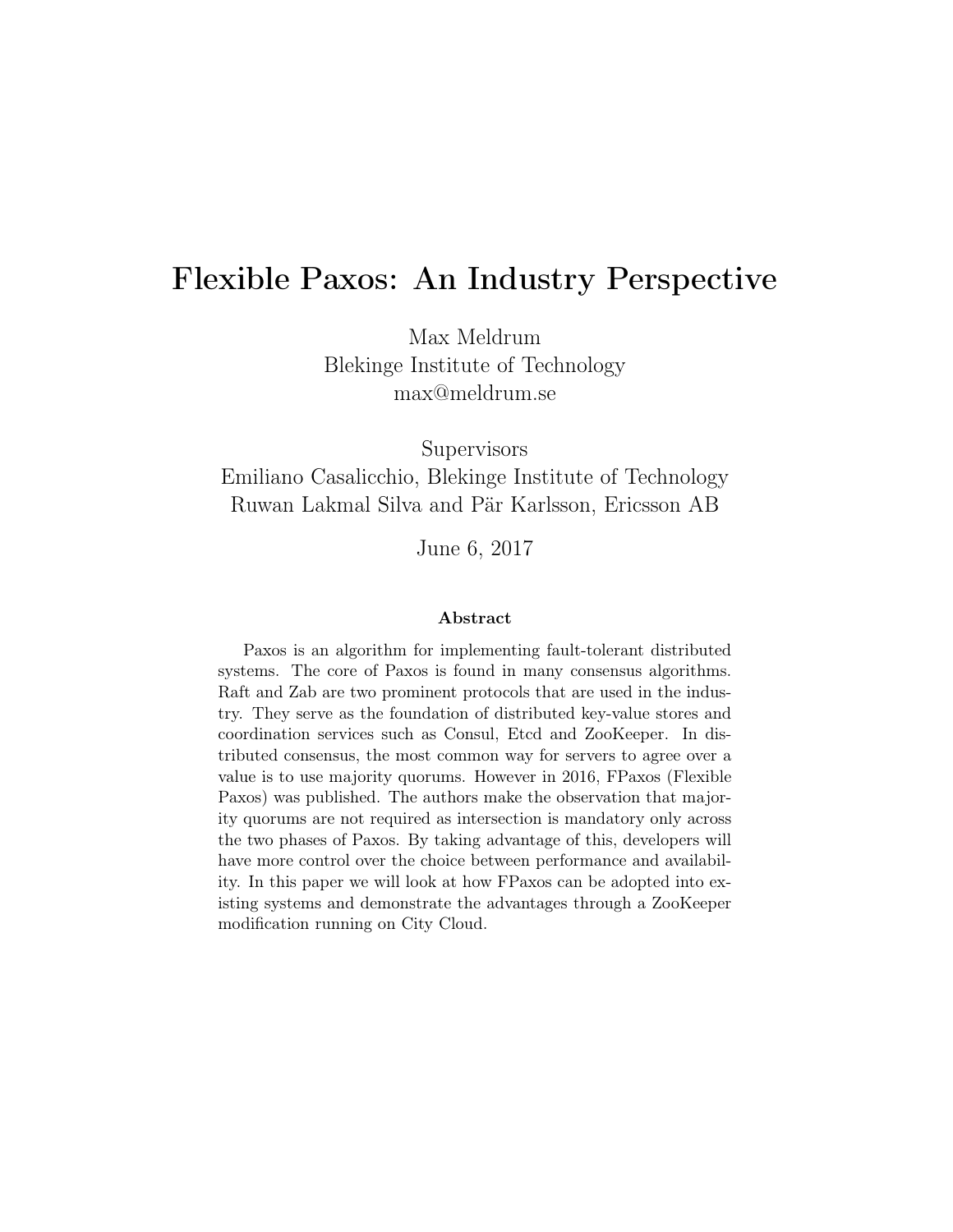# Contents

| $\mathbf{1}$           | Introduction              | 3                       |
|------------------------|---------------------------|-------------------------|
| $\overline{2}$         | <b>Research Questions</b> | $\overline{\mathbf{4}}$ |
|                        | 2.1                       | $\overline{4}$          |
|                        | 2.2                       | $\overline{5}$          |
|                        | 2.3                       | 5                       |
| 3                      | Method                    | 5                       |
|                        | 3.1                       |                         |
|                        | 3.2                       |                         |
|                        | $3.3\,$                   | - 8                     |
|                        |                           | 10                      |
|                        | 3.4                       | 11                      |
| $\boldsymbol{\Lambda}$ | <b>Related Work</b>       | 12                      |
| $\mathbf{5}$           | Results                   | 13                      |
|                        | 5.1                       | 13                      |
|                        | 5.2                       | 13                      |
|                        | 5.3                       | 16                      |
| 6                      | Conclusion                | 17                      |
| 7                      | <b>Future Work</b>        | 17                      |
| 8                      | Acknowledgements          | 18                      |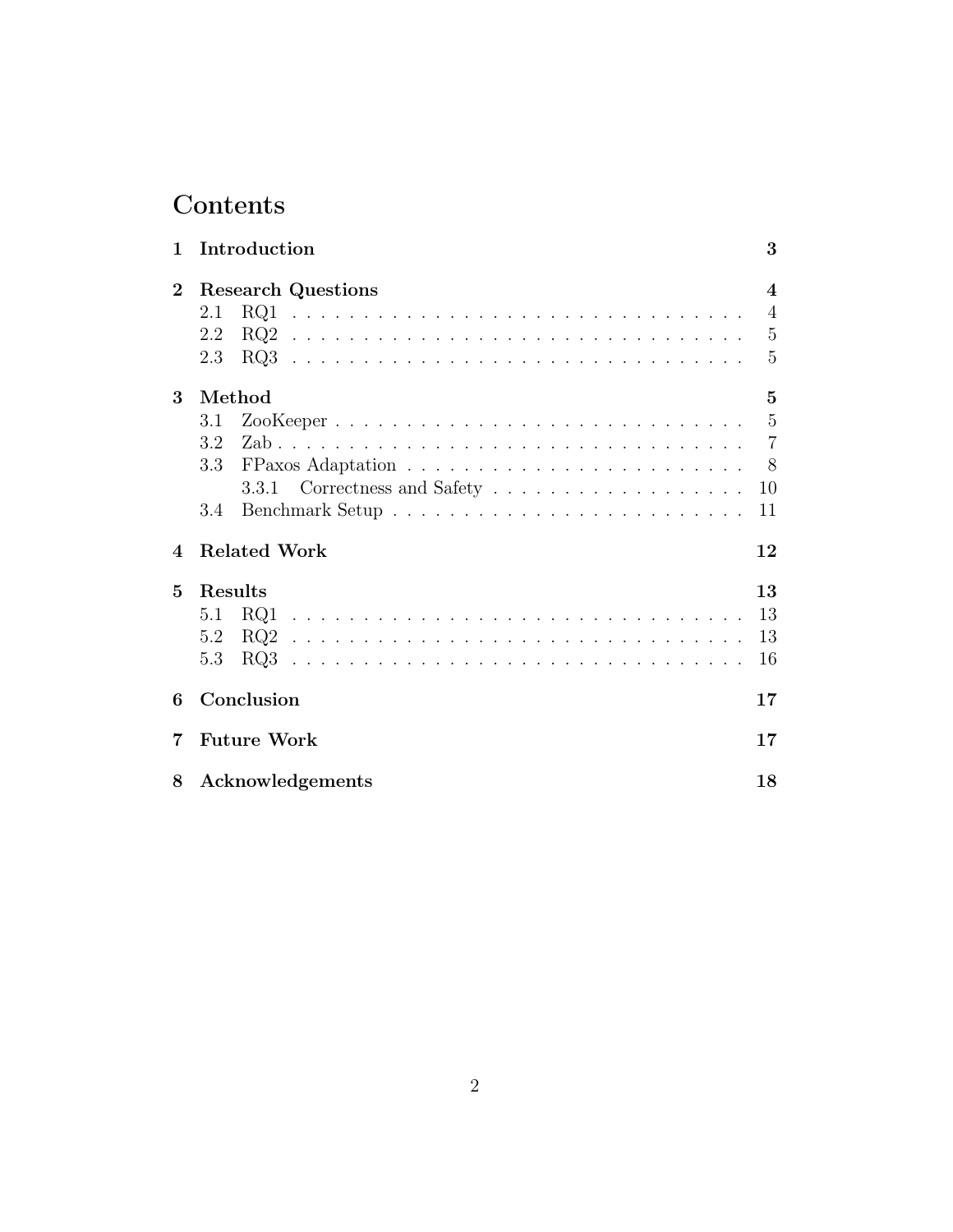# 1 Introduction

Building large-scale distributed systems that are reliable and performant is challenging. In order to make systems highly available we need to replicate the data across servers so that we can tolerate the loss of machines and still continue to serve requests. This is where consensus algorithms play a key role. Paxos [1], one such consensus algorithm has been very influential since its publication. Paxos is a perfect match for applications that needs to have its data available and consistent on multiple machines at the same time. We will not go deep into the Paxos protocol, but rather give a simple introduction of a more efficient version called Multi-Paxos [2] so that the practical implications of FPaxos [3] can be understood. Multi-Paxos allows us to reach agreement between entities while being able to handle failures when they occur. At its heart, there are two phases: in the first phase a leader needs to be chosen. As soon as it has been established, the system is ready for the second phase, called replication phase. In this phase the leader replicates client requests onto other nodes in the cluster. The leader keeps track of connected peers by using heartbeats, if it does not receive one in a certain time it will assume that the connection has been lost. In order to have a functioning system, a majority of the nodes would need to be up and running. This is because both phases require an acknowledgement of  $[(N/2)+1]$ nodes. This ensure that as long as a majority of the nodes are functioning, one will be able to learn past commands that were committed. For example, if we have a cluster of five nodes then three of them would always have to be up. The majority scheme is heavily used in consensus protocols that are found in production systems. Zab [4], which Apache ZooKeeper [5] uses, or Raft  $[6]$ , that is applied by Consul<sup>1</sup> and Etcd<sup>2</sup>.

Note: A quorum is the minimum number of votes that a distributed transaction has to obtain in order to be allowed to perform an operation in a distributed system. In this paper, the term refers to the number of votes needed for either the leader election or replication phase.

One of the limitations using a majority quorum system is that if the system needs to scale out with more nodes, there will be a performance penalty

<sup>1</sup>https://github.com/hashicorp/consul

<sup>2</sup>https://github.com/coreos/etcd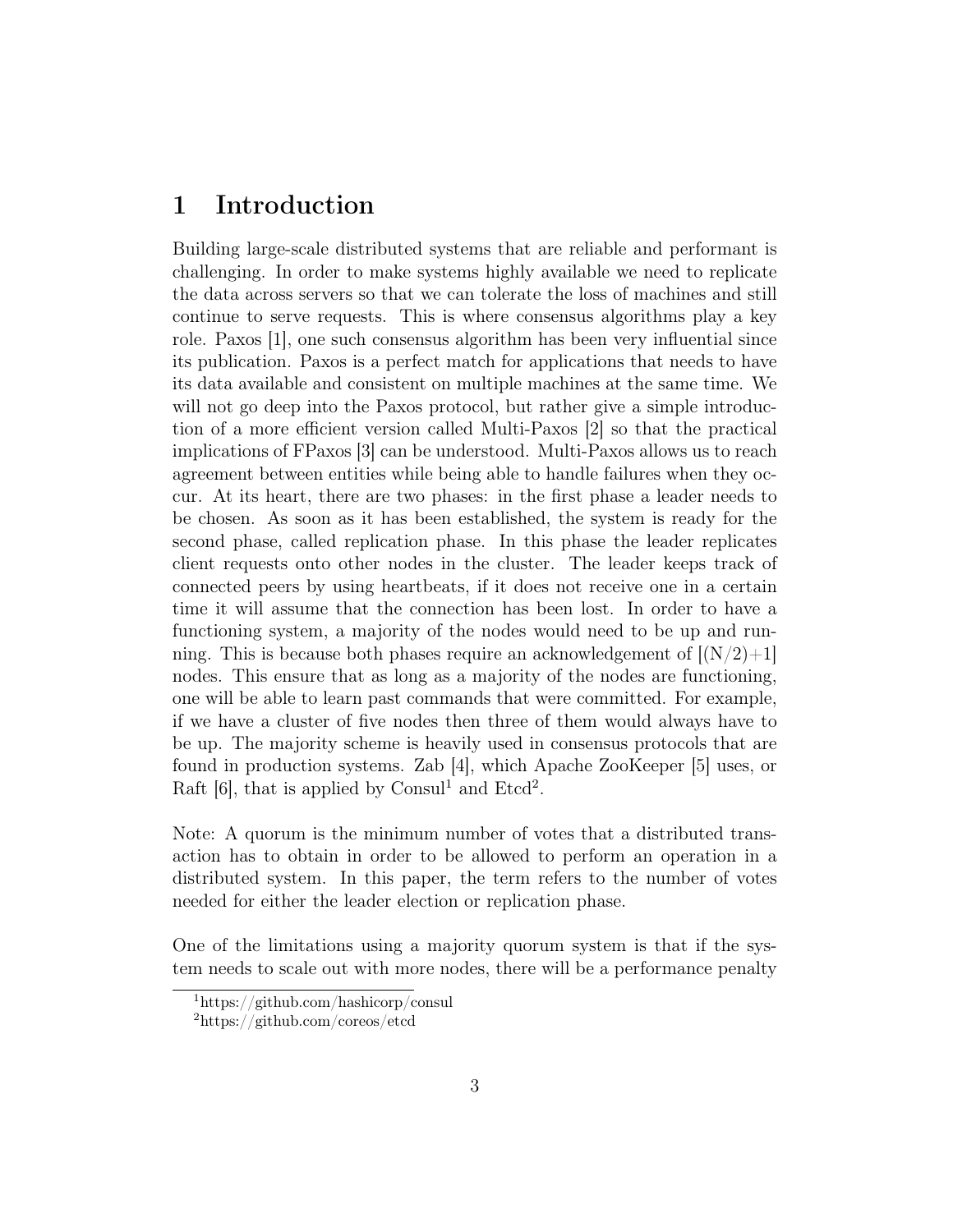as one would have to wait for more replicas to get onboard for the respective phases. FPaxos introduces a more flexible quorum system. What Howard et al.[3] discovered is that majority quorums are not crucial. Instead of demanding that all quorums intersect, it is enough for the quorums from the different phases to intersect. The consequence is that many new quorum systems are now possible. One interesting example is what the authors refer to as Simple Quorum. It gives the developer the option to use different quorums for the two phases as long as the size of both quorums exceed the total number of nodes. Electing a leader is a rare event when compared to replicating data, so by lowering the quorum for the second phase the overall performance is enhanced. This solution also makes it possible to improve availability by choosing the opposite strategy and increasing the quorum for replication.

In the remainder of this paper we revisit FPaxos with the goal of bringing awareness of its practical implications. This is done by implementing FPaxos to a popular open source project and running benchmarks to compare the original system versus the prototype.

# 2 Research Questions

### 2.1 RQ1

#### Which of these three systems is more suitable for an adoption of FPaxos: ZooKeeper, Etcd or Consul?

Motivation: ZooKeeper, Etcd and Consul could be called the big three as they are the most prominent in the industry when it comes to distributed services such as key-value stores, distributed locks and service discovery. ZooKeeper is for example used at: Facebook [7], Yahoo [8] and Rackspace [8]. While Etcd is the backbone of a popular container orchestration engine called Kubernetes [9]. Raft (Etcd, Consul) is based on Multi-Paxos and Zab (ZooKeeper) share similarities with Multi-Paxos. Therefore adopting the more flexible quorum system offered by FPaxos should be feasible. Depending on the complexity of modifying the systems mentioned above to use FPaxos, companies could find it interesting as it allows for more control and flexibility over the consensus algorithm.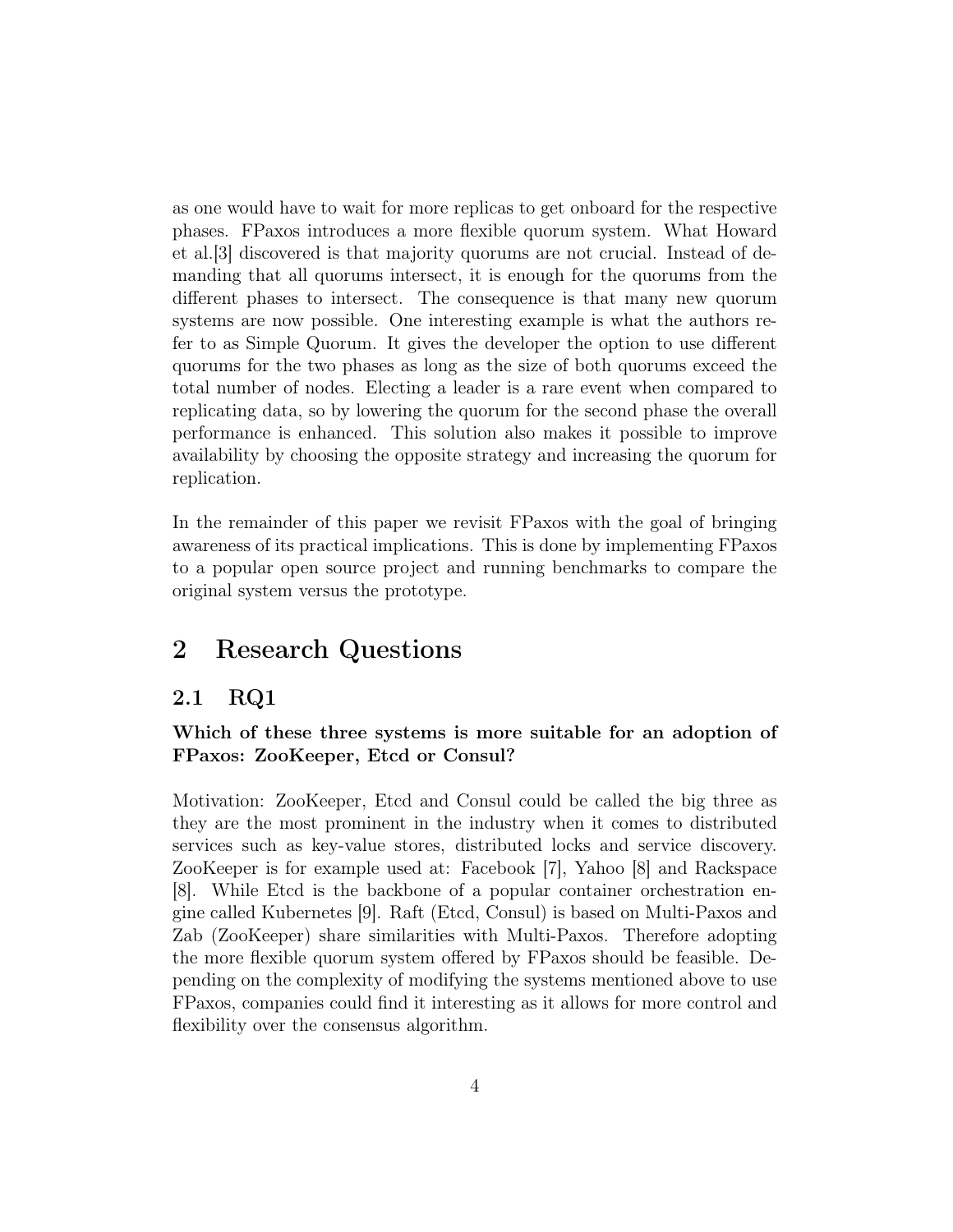### 2.2 RQ2

#### What are the advantages in performance when using a FPaxos adopted system versus the original consensus algorithm?

Motivation: By comparing the performance of the two we contribute to the community and show that applying FPaxos is of benefit.

### 2.3 RQ3

#### Is the FPaxos prototype production ready?

Motivation: Does the FPaxos adopted system lack anything in correctness compared to the original implementation? Can it handle the typical workload seen in production environments? By answering these questions we validate the full ability of the prototype.

### 3 Method

To answer the research questions, we have first investigated which system that is more appropriate for an extension of FPaxos. FPaxos requires splitting up the quorum variable into two, one for the leader election and the other for replication. The Raft protocol has an additional election restriction that ZooKeeper does not have. In section 5.4.1 in  $|6|$ , it is explained that Raft prevents any candidate from winning a leader election unless it has the latest committed entries. This means that for FPaxos to be adopted to Raft, the leader election quorums have to intersect [10]. In ZooKeeper, it is enough by having the two different phases intersect. Hence why it was chosen over Etcd And Consul for RQ1. Secondly, we have modified ZooKeeper to use FPaxos. By running experiments and comparing the performance between the original implementation and the prototype, we are able to answer RQ2 and RQ3.

#### 3.1 ZooKeeper

ZooKeeper is an open source project under the Apache Software Foundation. It can be described as a distributed coordination service that is used by other distributed applications. It runs on the JVM and is developed using the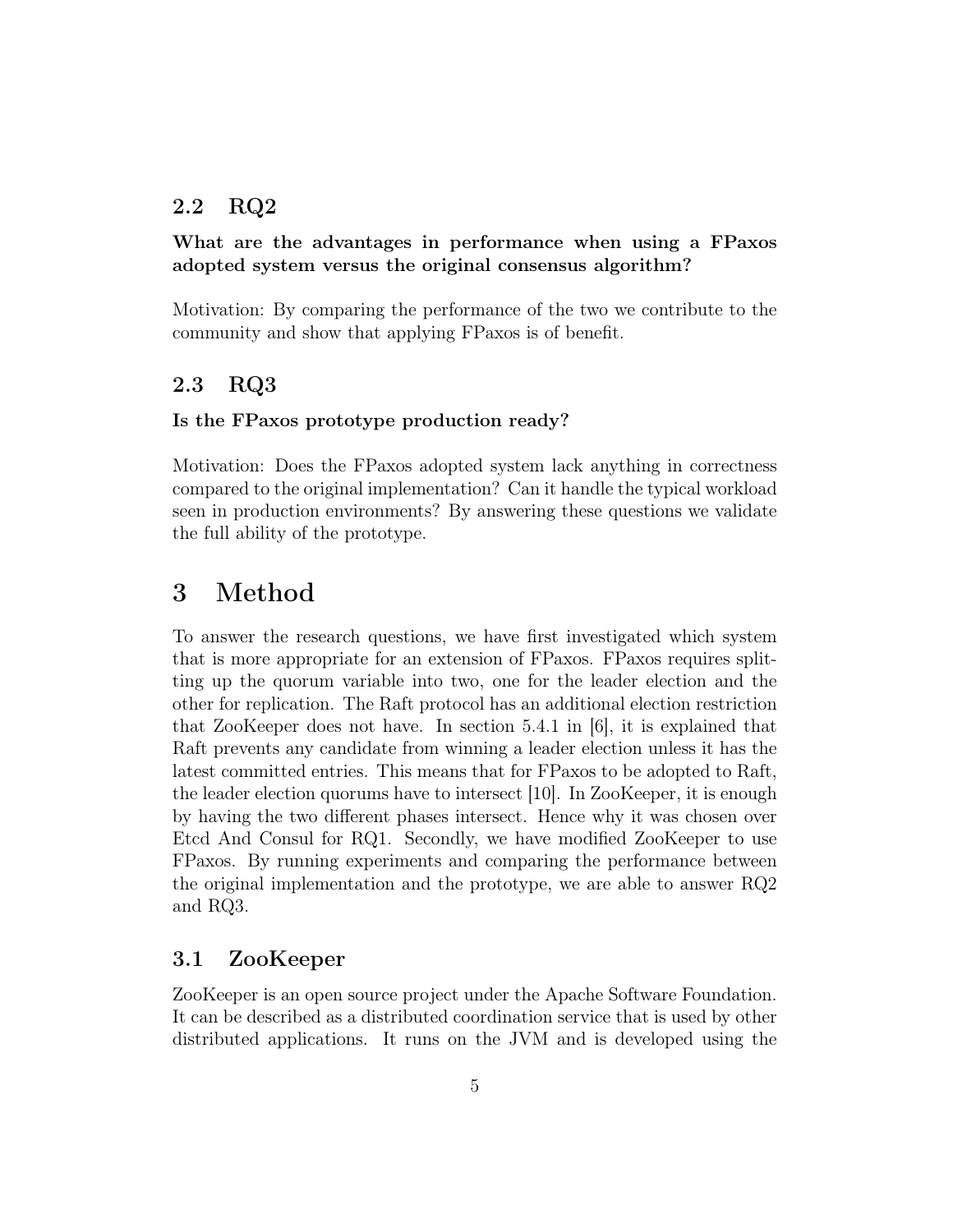programming language Java. ZooKeeper has a hierarchal data model similar to the one used in the UNIX file system.



Figure 1: Overview of the ZooKeeper data model [11]

Each node in the tree structure represents a znode (ZooKeeper node) which is a data register comparable to files and directories. When a client requests something from the ZooKeeper ensemble<sup>3</sup>, it is often an operation on a znode. The following operations can be executed: CREATE, SET, DELETE and READ. ZooKeeper ensures that each node in the ensemble has the same version of znodes. The data stored in a znode is kept in-memory, allowing the system to serve very fast reads. As with Multi-Paxos, ZooKeeper has a phase for leader election and replication (Atomic Broadcast) where majority quorums are utilised. However, even though they share similarities, these two protocols are clearly different. In ZooKeeper there are two roles, leader and follower. The former is responsible of managing and propagating incoming state changes, both to followers and itself. Followers receive write requests from clients and forward the new state change to the leader, which then broadcasts the transaction<sup>4</sup> to all the followers.

<sup>3</sup>The name ZooKeeper uses to refer to a cluster of nodes

<sup>4</sup>Client state change that is broadcasted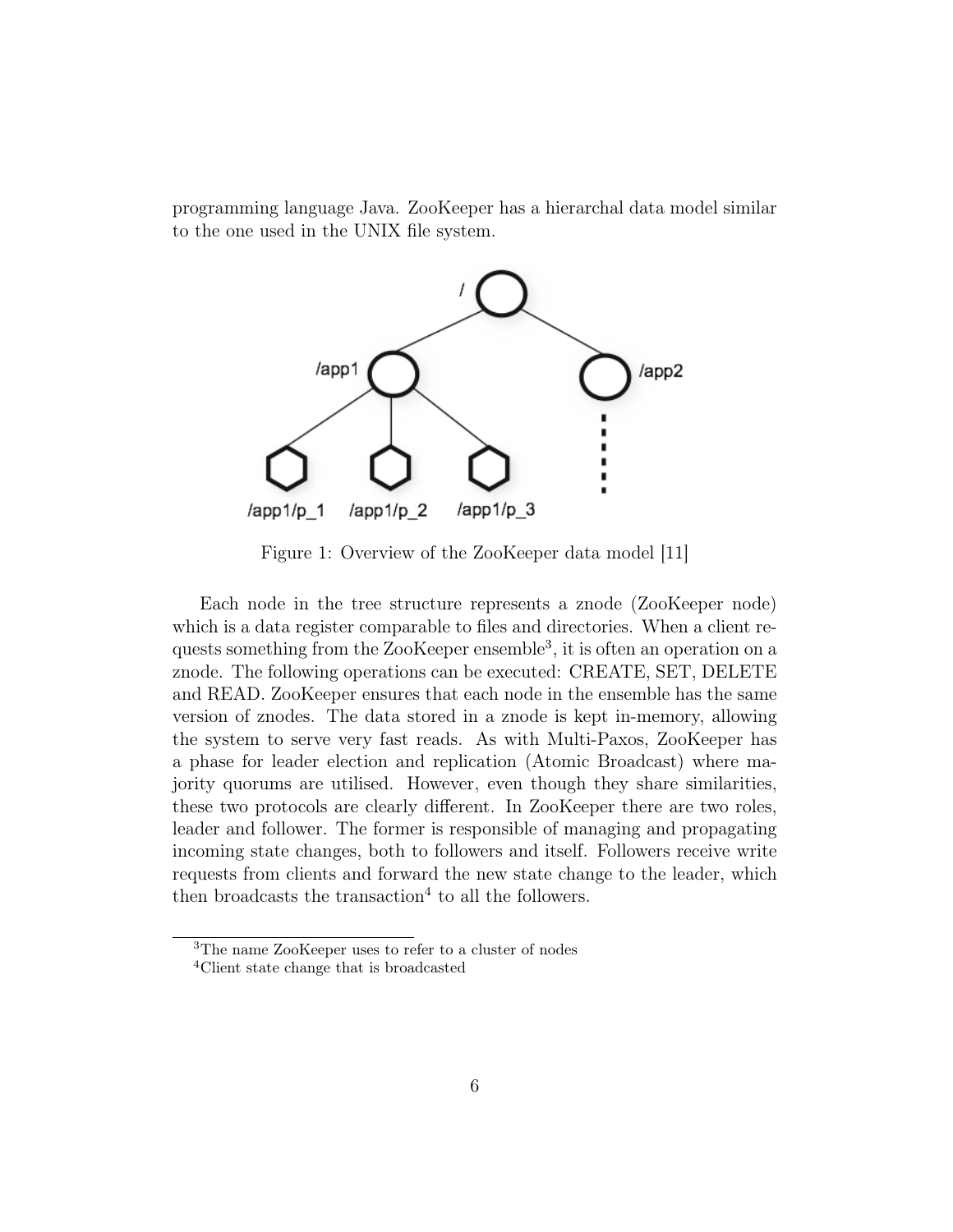#### 3.2 Zab

ZooKeeper Atomic Broadcast is the protocol that ZooKeeper relies on for crash recovery, propagating state changes to replicas and leader election.

Zab Guarantees [12]

• Reliable delivery

If a message, m, is delivered by one server, then it will be eventually delivered by all correct servers.

• Total order

If message a is delivered before message b by one server, then every server that delivers a and b delivers a before b

• Causal order

If message a causally precedes message b and both messages are delivered, then a must be ordered before b.

At the core of Zab, there are three phases: discovery, synchronization and broadcast.

Phase 1 - Discovery: Before the Zab process enters the discovery phase, it executes the leader election algorithm. At the start of the phase, the decision is made whether the peer should become leader or follower. The leader election is thus sometimes called Phase 0 [13]. The purpose of the first phase is for the leader to gather information on most recent transactions.

Phase 2 - Synchronization: In this phase Zab handles the synchronisation of all replicas, making sure that the followers have the same history as the elected leader. It also enables recovery, as peers can crash and get back on track through the synchronization.

Phase 3 - Broadcast: In the broadcast phase the system is considered stable and the requests written by clients are turned into transactions.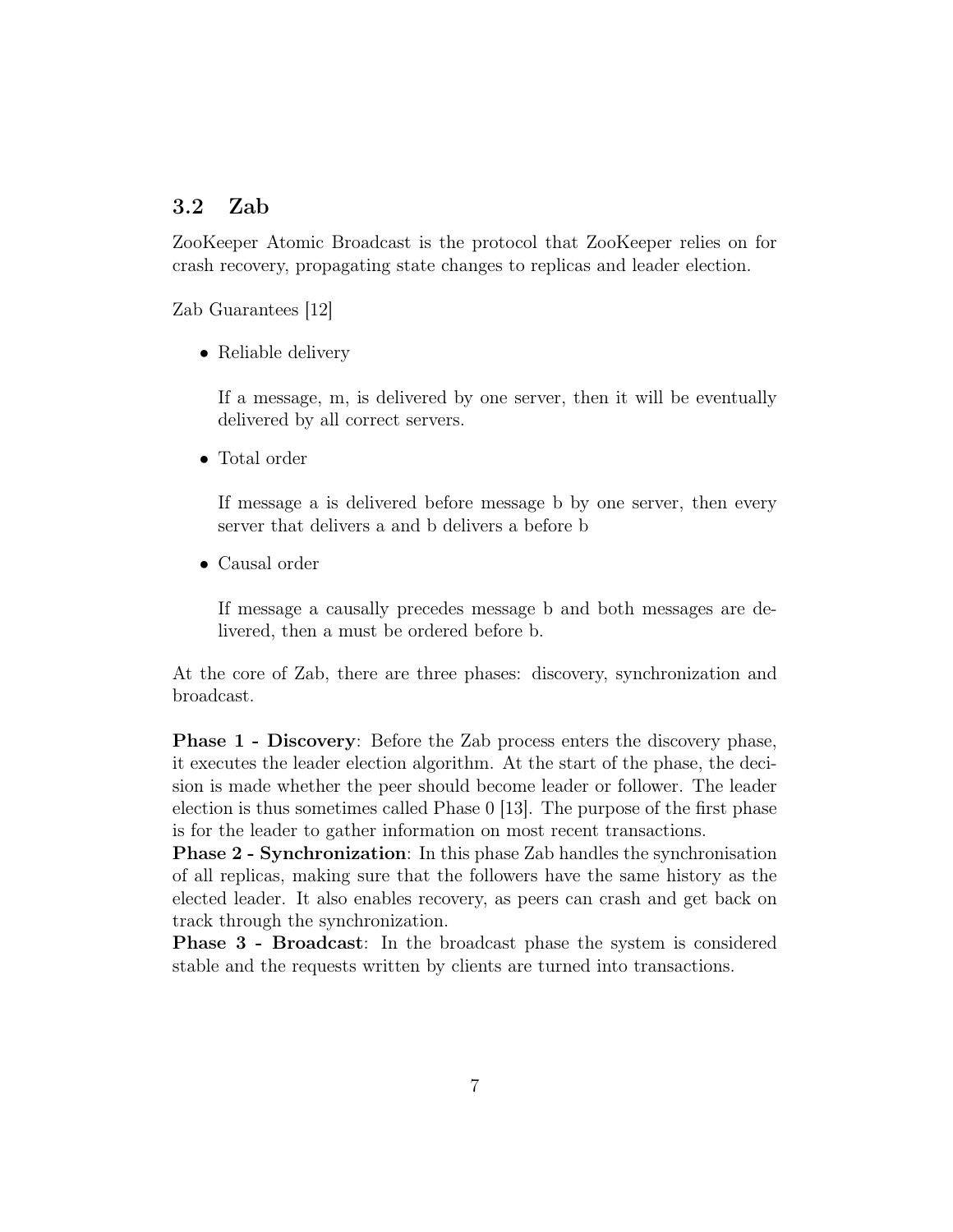

Figure 2: ZooKeeper messaging [14]

As seen in Figure 2, the phase works in a similar way to a two-phase commit. The leader sends out a proposal to all the followers in the ensemble. The leader receives an ACK from a follower when it has recorded the proposal to persistent storage. When the leader has received ACKs from a majority of the ensemble, it commits the transaction.

For a more in depth analysis of Zab and its phases, we refer to [4, 13].

#### 3.3 FPaxos Adaptation

#### The source code of the modified ZooKeeper implementation utilised in this thesis is hosted on Github and can be found here<sup>5</sup>.

In this section we will look at how FPaxos can be applied to a ZooKeeper<sup>6</sup> implementation. ZooKeeper uses majority quorums by default but also supports weighted voting [15] and hierarchical quorums [16]. ZooKeeper 3.5.2 alpha was selected as the development version. As mentioned earlier, to apply FPaxos in ZooKeeper, it is necessary to split up the quorum variable into two. We borrow the terminology from the FPaxos paper [3] for this next part. The amount of quorums required for leader election is specified as Q1 and Q2 for the atomic broadcast. We need to differentiate between the

<sup>5</sup>https://github.com/Max-Meldrum/zookeeper

 $6$ https://github.com/apache/zookeeper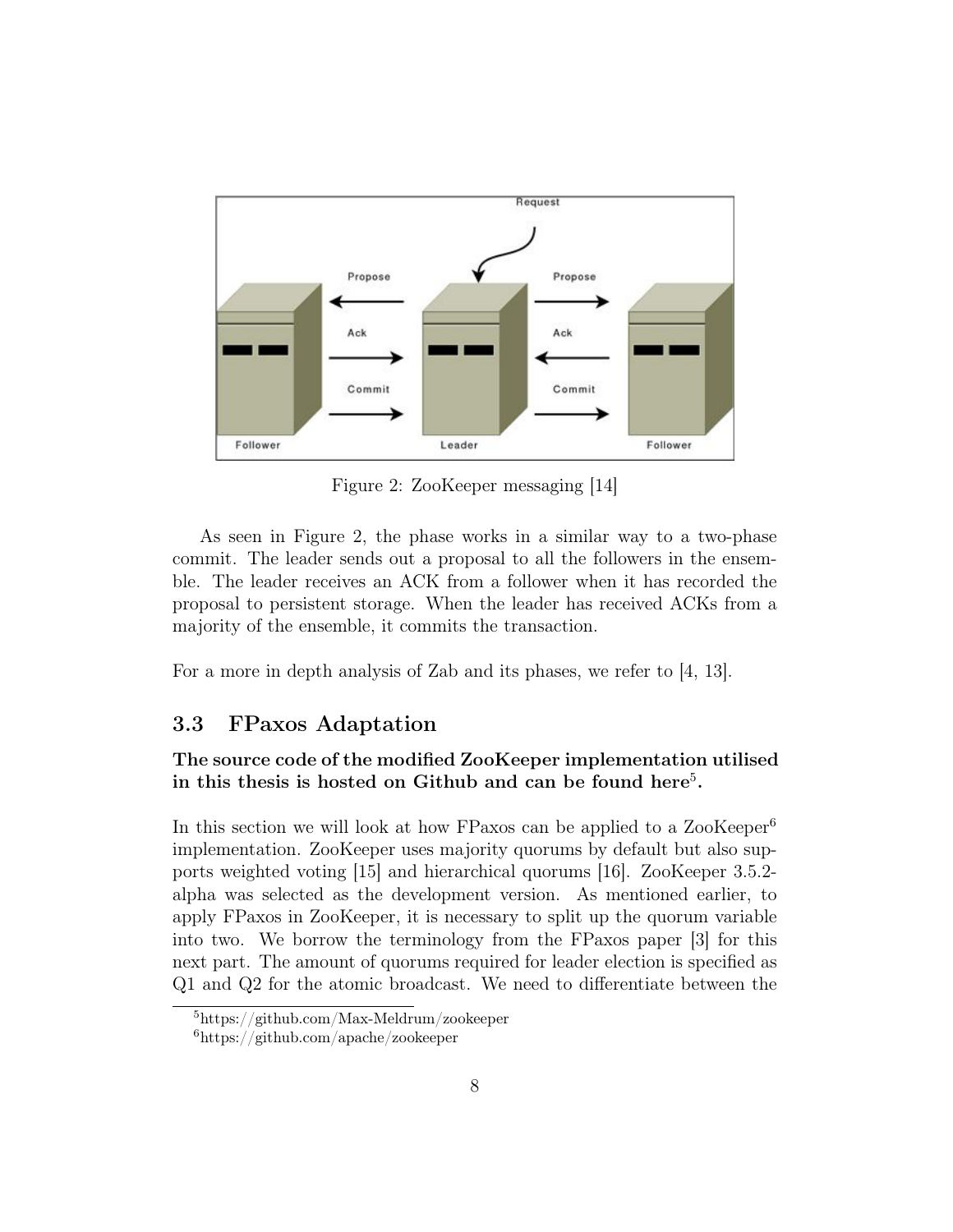quorum checks in the Zab protocol. The following is the original majority check method in ZooKeeper which is used for both phases:

```
// Majority
public boolean containsQuorum (Set<Long> ackSet) {
    return (ackSet.size() > half);}
In the modified version, we split the method into two.
// Q1
```

```
public boolean containsElectionQuorum (Set<Long> ackSet) {
    return (\text{ackSet} \cdot \text{size}() >= \text{electionQuorum});}
// Q2public boolean containsAtomicBroadcastQuorum (Set<Long> ackSet) {
    return (ackSet.size() >= atomic BroadcastQuorum);}
```
For FPaxos to work together with Zab, the following checks are now required:

Leader election: When the prospective leader is checking if it has enough followers to form a quorum, we now require it to check against Q1.

Atomic broadcast: When the leader awaits ACKs from followers we now require it to check against Q2.

Leader sync: The leader periodically checks if it is connected to a quorum of followers. We now require it to check against Q2. The reason for this is that if the leader is still alive and it is possible to form a quorum for Q2, the system can continue to function as long as replicas are recovered until a new leader election is required.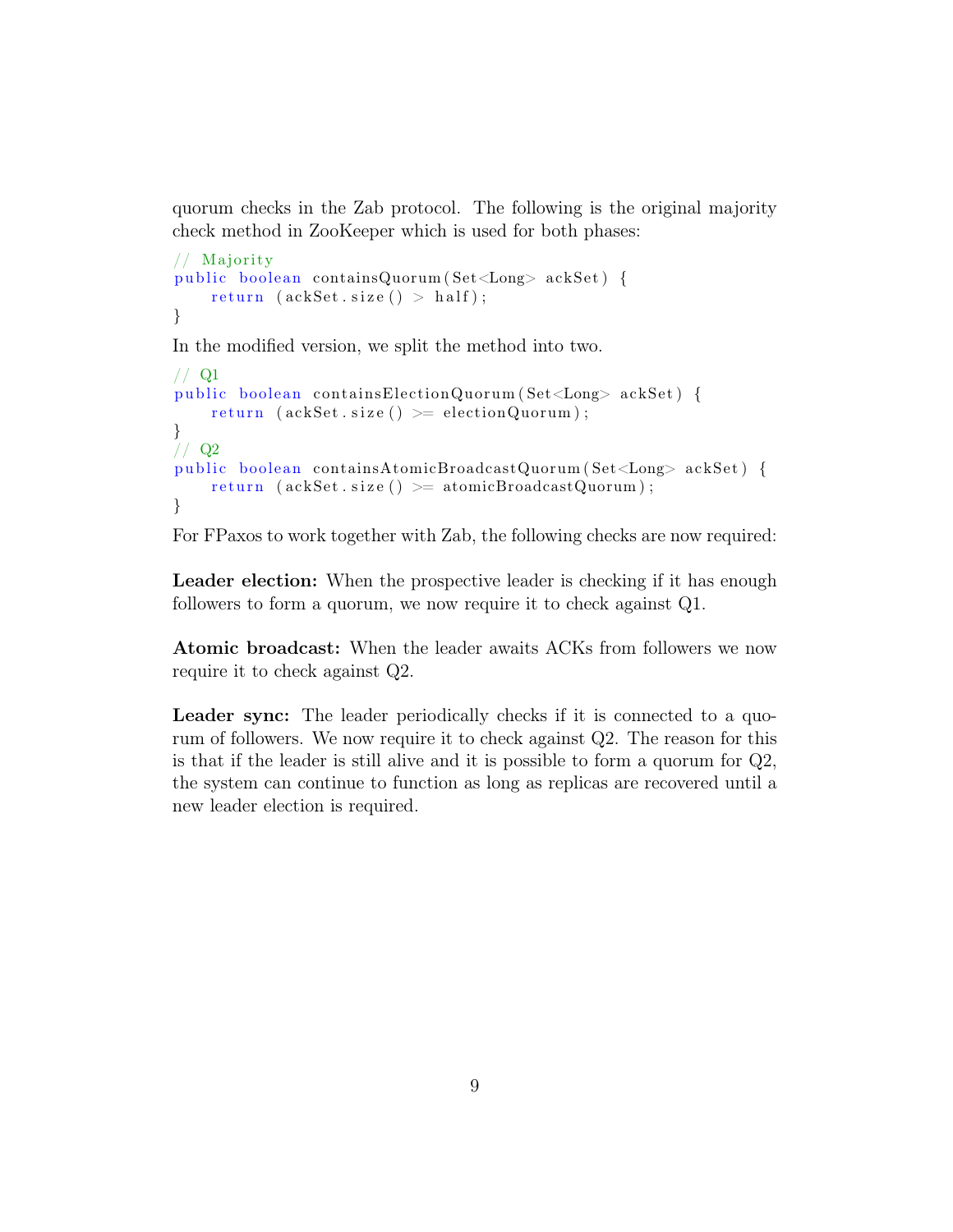#### 3.3.1 Correctness and Safety



Figure 3: Network partitions

If a system applying majority quorums is subject to a partition, it will still be able to operate as long as one of the sides can acquire a majority. In figure 3a, the left side will be unable to function as it would need 4 nodes to find a majority. The right side, however, will be able to elect a new leader for the ensemble. The FPaxos prototype is also able to withstand network partitions. Let's assume that the quorum setup for figure 3a is  $Q1=5$  and  $Q2=3$ . The left side of the split will still be operating as it still meets the  $Q2$ quorum requirement. But, if it loses one more node the system will lock up. In figure 3b a normal majority-based system would not be able to handle the partition as a majority of 6 is 4. In a system running FPaxos with  $Q1=4$ and Q2=3, which side the leader ends up on will never prevent the operation (replication) to continue.

However, it is important to note that this system might instead increase the quorum for replication and decrease the leader election quorum. It is therefore possible to end up with a partition that is able to elect a leader but not capable of replicating.

ZooKeeper by design does not offer strong read consistency. In order to ensure high read-availability, stale read returns are allowed. ZooKeeper provides an API call named sync which will make sure that the latest version of the data is being read. More on this can be found in [5], section 4.4. This has however no implication on the FPaxos implementation.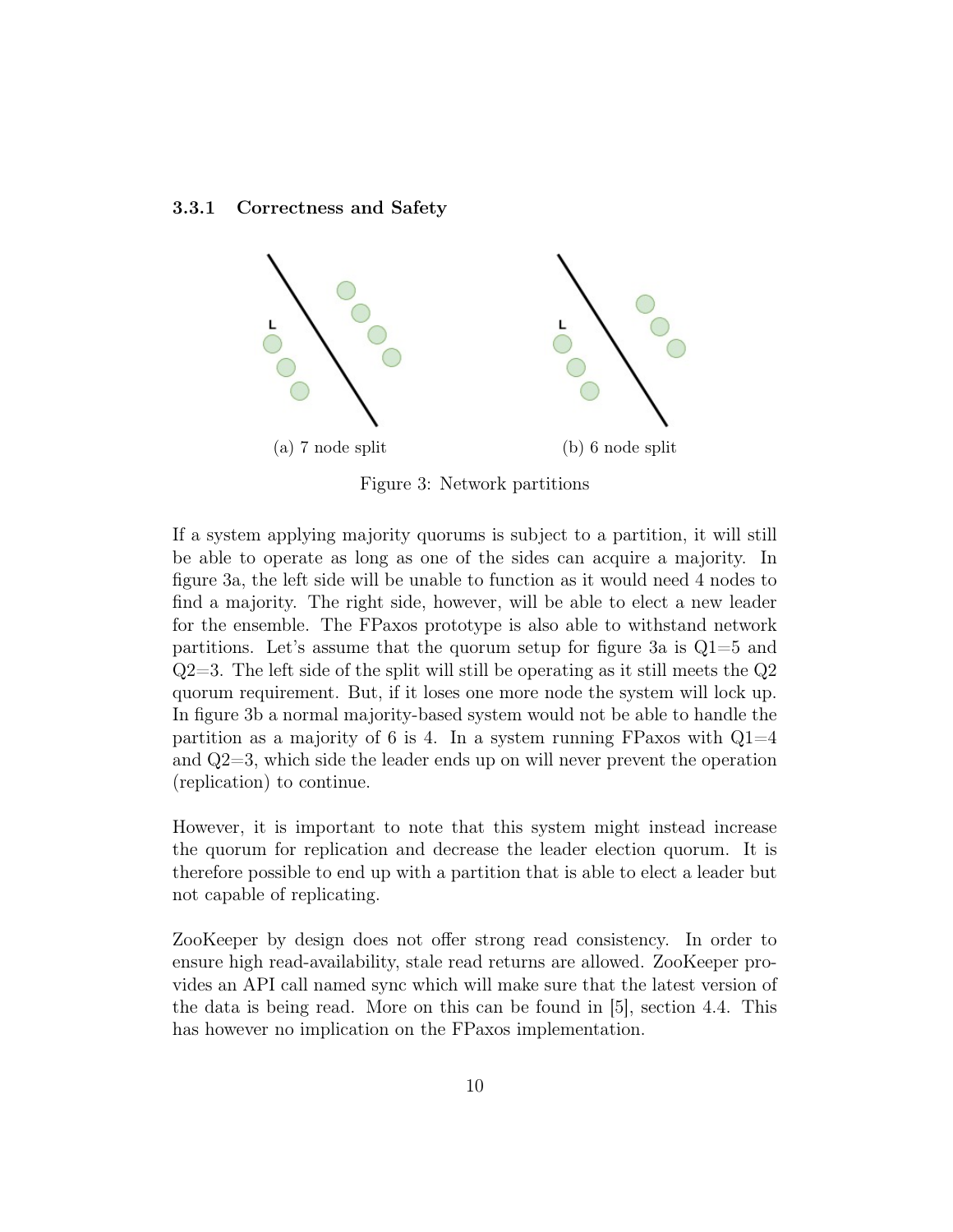The guarantees of Zab that are described in section 3.2 are still valid in the new FPaxos adopted version.

### 3.4 Benchmark Setup

In this section we describe the tools and environment that has been used to evaluate the performance (latency and throughput) of the original ZooKeeper 3.5-2 alpha and the adopted FPaxos version. The results from the benchmarks can be found here<sup>7</sup>. To perform the benchmarks two tools have been used, zookeeper-benchmark<sup>8</sup> and zk-smoketest<sup>9</sup>. Credit goes out to the authors who created such great tools.

zookeeper-benchmark: This tool will be used to measure the throughput over time. We chose to apply the default configurations offered by the project and therefore execute it in a synchronous fashion.

zk-smoketest: This tool was used to analyse the latency and throughput of different znode operations such as CREATE, SET, GET and DELETE.

ZooKeeper ensemble setup: To perform the benchmarks, City Cloud (public cloud based on OpenStack) was used to set up virtual machines in a data center in Stockholm, Sweden. The following are specifications of the virtual machines that were utilised in the ZooKeeper ensemble:

- Debian 8.7.2, 2 Cores, 2GB RAM and 20GB Disk.
- Java: Oracle 1.8.0\_121
- Heap size  $512m$  (25% of the total 2048m)

A dedicated log for each server was put in place as recommended for production environments. In addition, the benchmarks were executed on a separate machine with the following specifications: Debian 8.7.2, 2 Cores, 4GB RAM and 20GB Disk.

<sup>7</sup>https://github.com/Max-Meldrum/zookeeper-fpaxos-benchmarks

<sup>8</sup>https://github.com/brownsys/zookeeper-benchmark

<sup>9</sup>https://github.com/phunt/zk-smoketest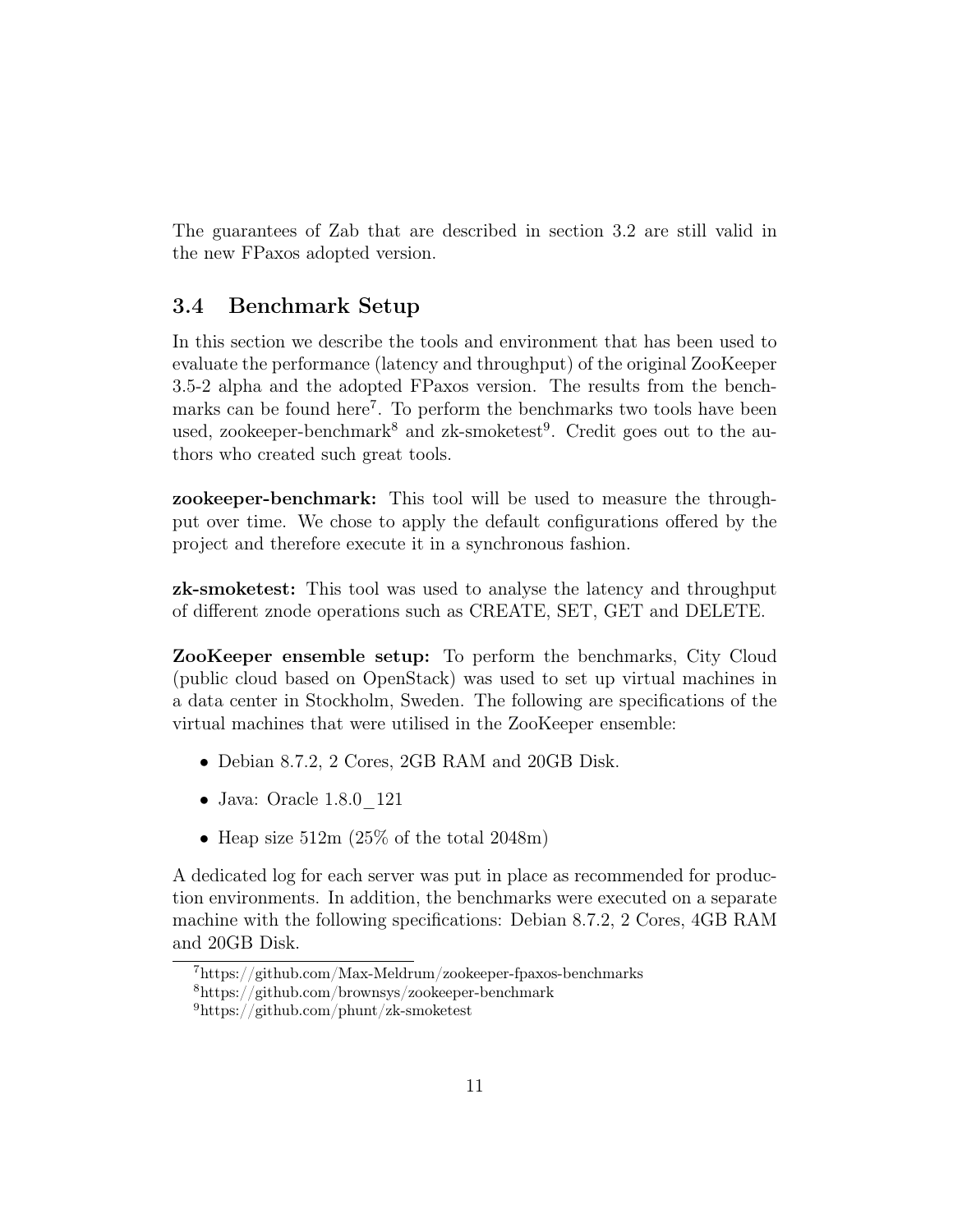### 4 Related Work

The performance of FPaxos [3] was previously evaluated using a modified version of LibPaxos3 [17]. Similar to the situation in this paper, the full potential is not shown as both LibPaxos3 and ZooKeeper send transactions to all the replicas. Very little follow-up work has been published on FPaxos. As we were writing this work, WPaxos [18] was published. It is a version of Paxos aimed at wide area networks. It utilises flexible quorums from FPaxos to achieve high-throughput and low latency. Additionally, Trex-paxos [19], an implementation of Multi-Paxos on the JVM, added support for flexible quorums in its 0.2 release. Trex-paxos is a project in progress and not yet ready for production. It is in any case very interesting to see that projects are starting to adapt FPaxos. In the ZooKeeper paper [5] several performance evaluations can be found where different workloads are encountered. Similar to this paper, a strong focus is put on throughput and latency performance.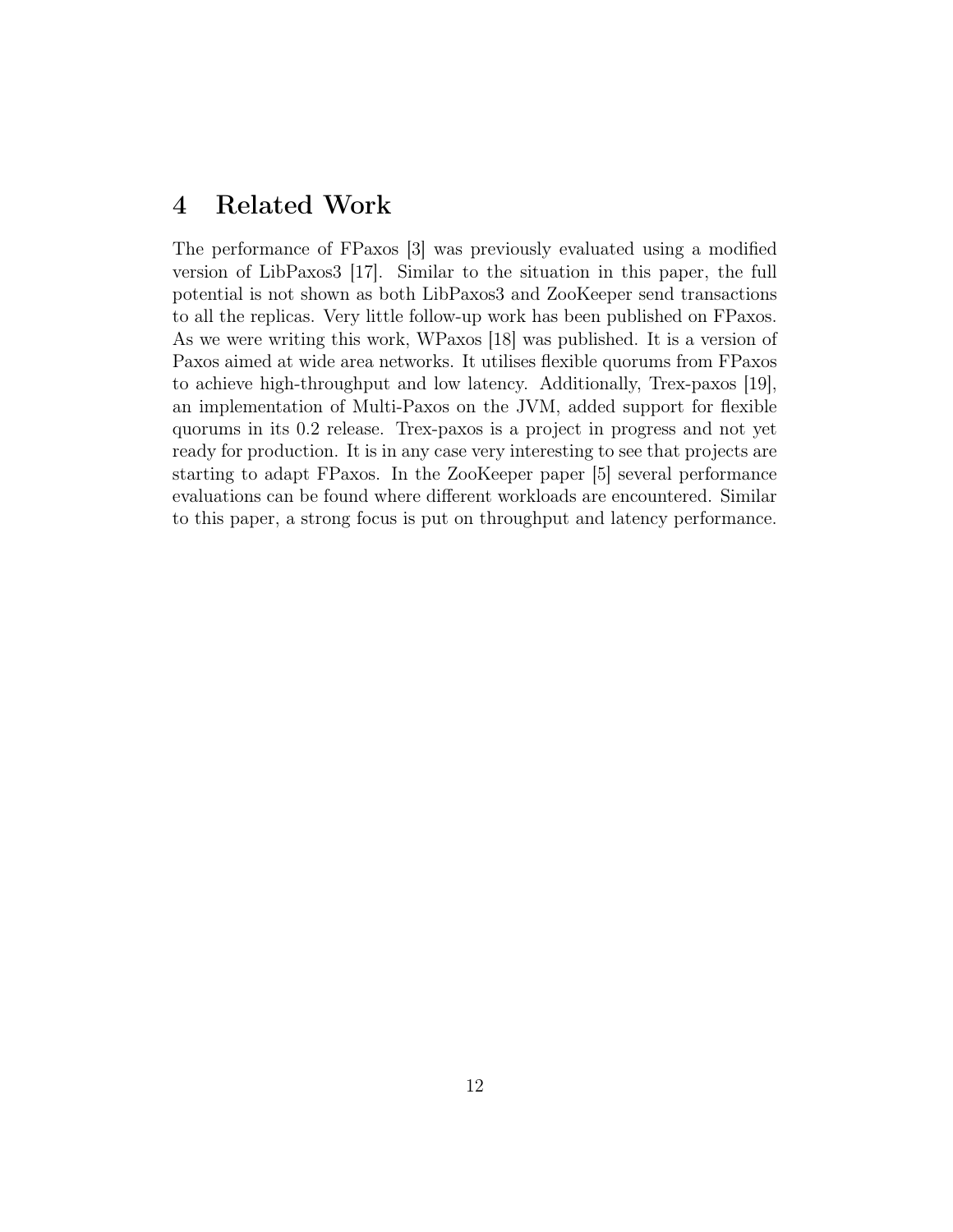## 5 Results

### 5.1 RQ1

It is viable to adopt FPaxos to ZooKeeper. In section 3 we explain why ZooKeeper was most suited for this experimentation. Although Etcd and Consul requires the leader election quorums to intersect, it is still feasible to apply FPaxos. It is worth noting a few points:

- ZooKeeper will always by design commit transactions to all its followers. This is not mandatory for FPaxos. But, in the case of ZooKeeper, this is something that is wanted as it ensures high read-availability.
- One can maintain ZooKeepers read-availability while increasing the systems steady-state performance. This is done by lowering the amount of ACKs the leader has to wait for before committing the transaction.

### 5.2 RQ2

For the performance evaluation we will look into a situation where a majority quorum system is weak and how FPaxos can fix it. In practice, nodes are usually deployed in cluster sizes of three, five or seven. This is because when using a majority quorum system, there is no redundancy benefit in using an even number of servers. Let us assume that we either were given six machines or that we want to set two machines into three different racks, data centers or zones. If a majority system is installed it would require a quorum of  $[(6/2)+1]$  nodes for both phases. By applying FPaxos it is possible to lower the quorum for replication by one and end up with  $Q1=4$ ,  $Q2=3$  and still satisfy  $|Q_1| + |Q_2| > N$ . We now achieve the write performance of a five node cluster and tolerate two failures at minimum and three at maximum. This is because as described earlier, as long as it is possible to form the quorum for the replication phase and to recover nodes until a new leader election is required, requests will still be served.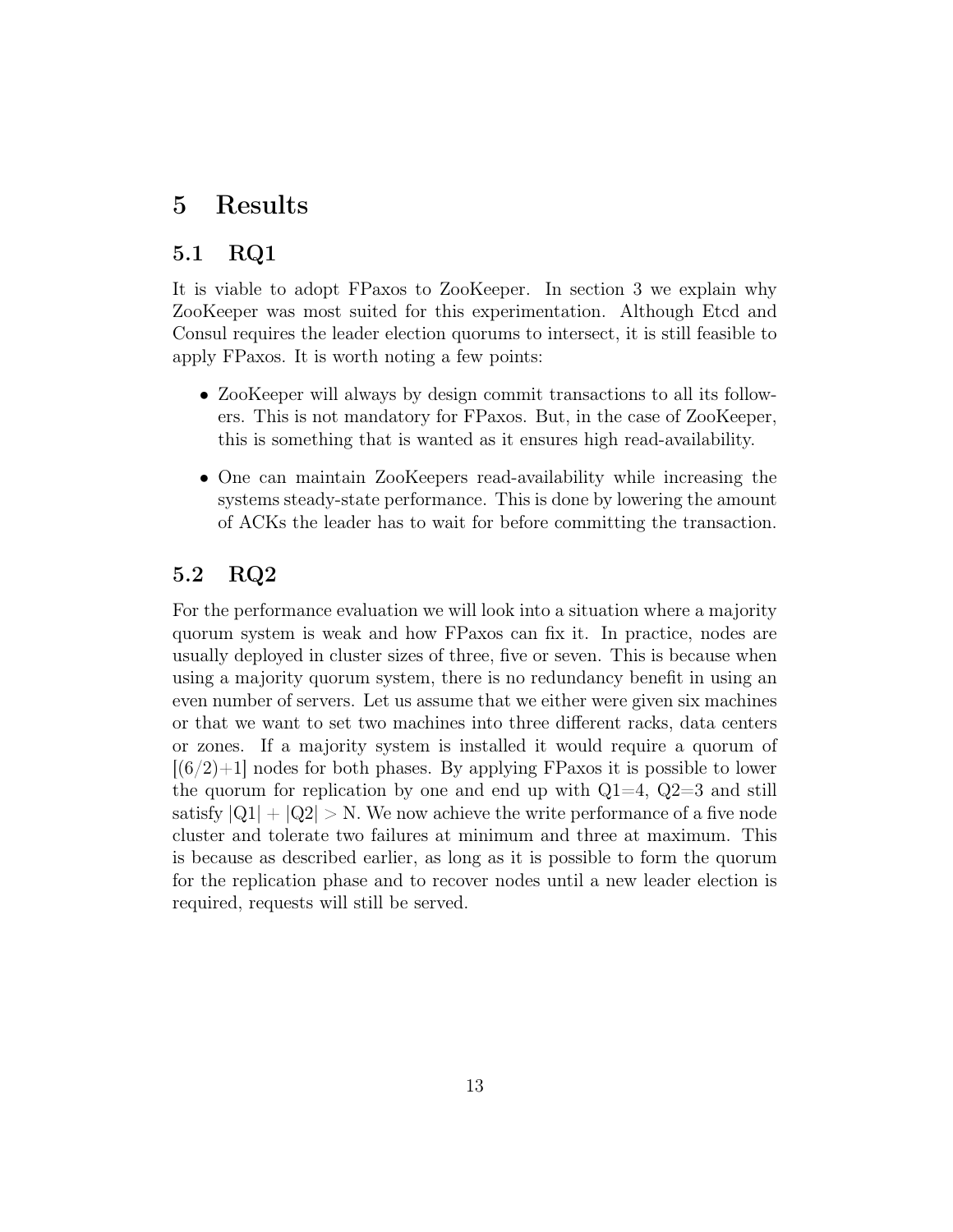

Figure 4: zk-smoketest - 100 requests per operation

The results from Figure 4 were taken from the average of ten runs. Each znode held a size of 100 bytes and the tests were executed synchronously. As expected, the latency for operations that require to go through the atomic broadcast (Create, Set and Delete) was decreased. The Get operation, being served locally, will always output a similar latency.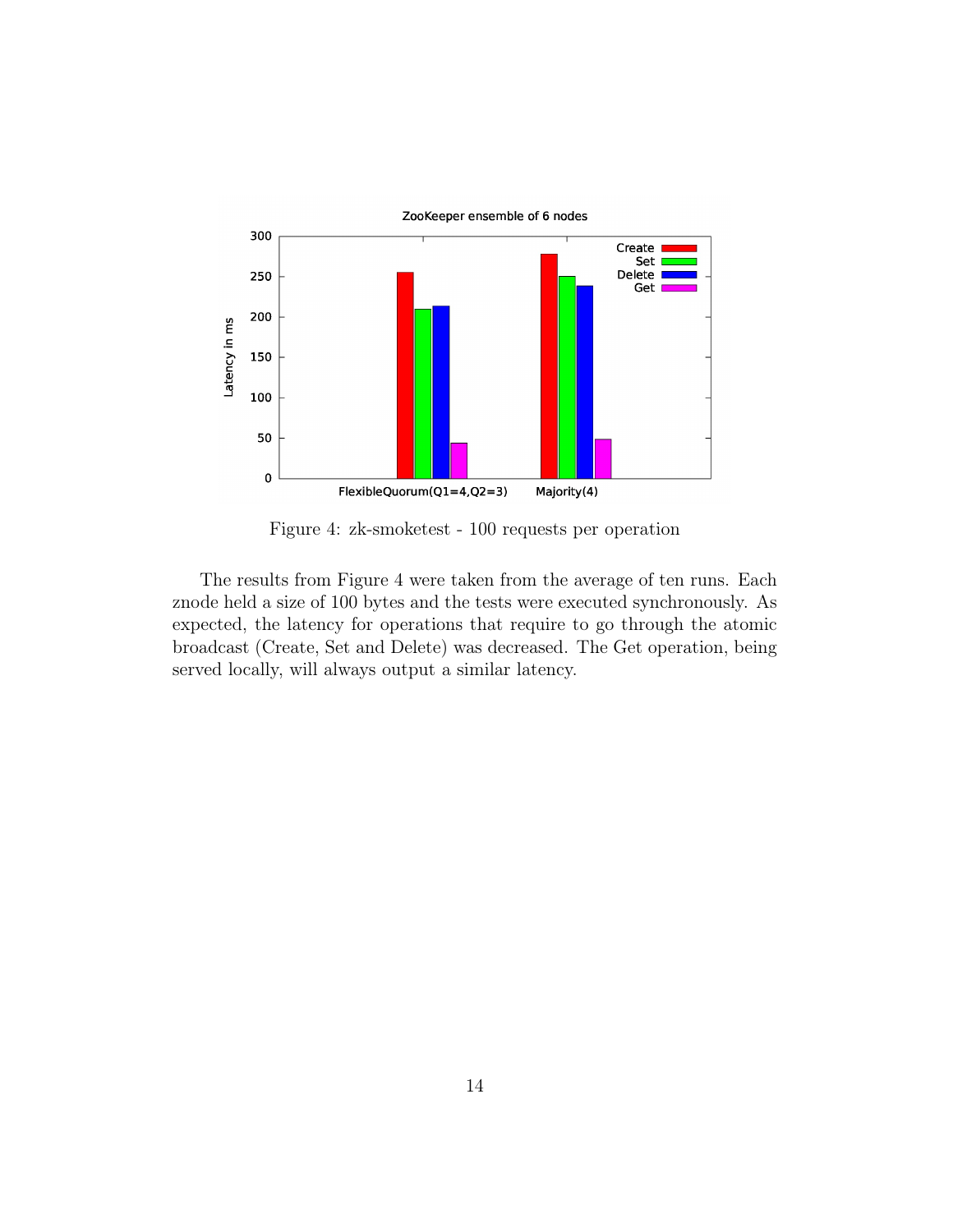

Figure 5: zookeeper-benchmark - repeated writes to a single znode

In figure 5 we demonstrate the use of the quorum system named Simple Quorum. In this case a ZooKeeper ensemble of seven nodes is used. Six nodes are required for the leader election phase while only two are needed for the atomic broadcast. The green curve shows the write performance of a 3 node ensemble as only 2 ACKs are required. As long as the leader and another node is up, loss of minimum 1 node and maximum 5 nodes still allows replication. The red curve shows the write performance of a majority quorum of 4 nodes. Most often when it comes to services such as ZooKeeper, availability is more crucial than write performance. So by attempting to gain performance at the cost of availability may not always be optimal.

We conclude that the performance advantage of applying FPaxos to ZooKeeper is that it is possible to achieve higher throughput and decreased latency.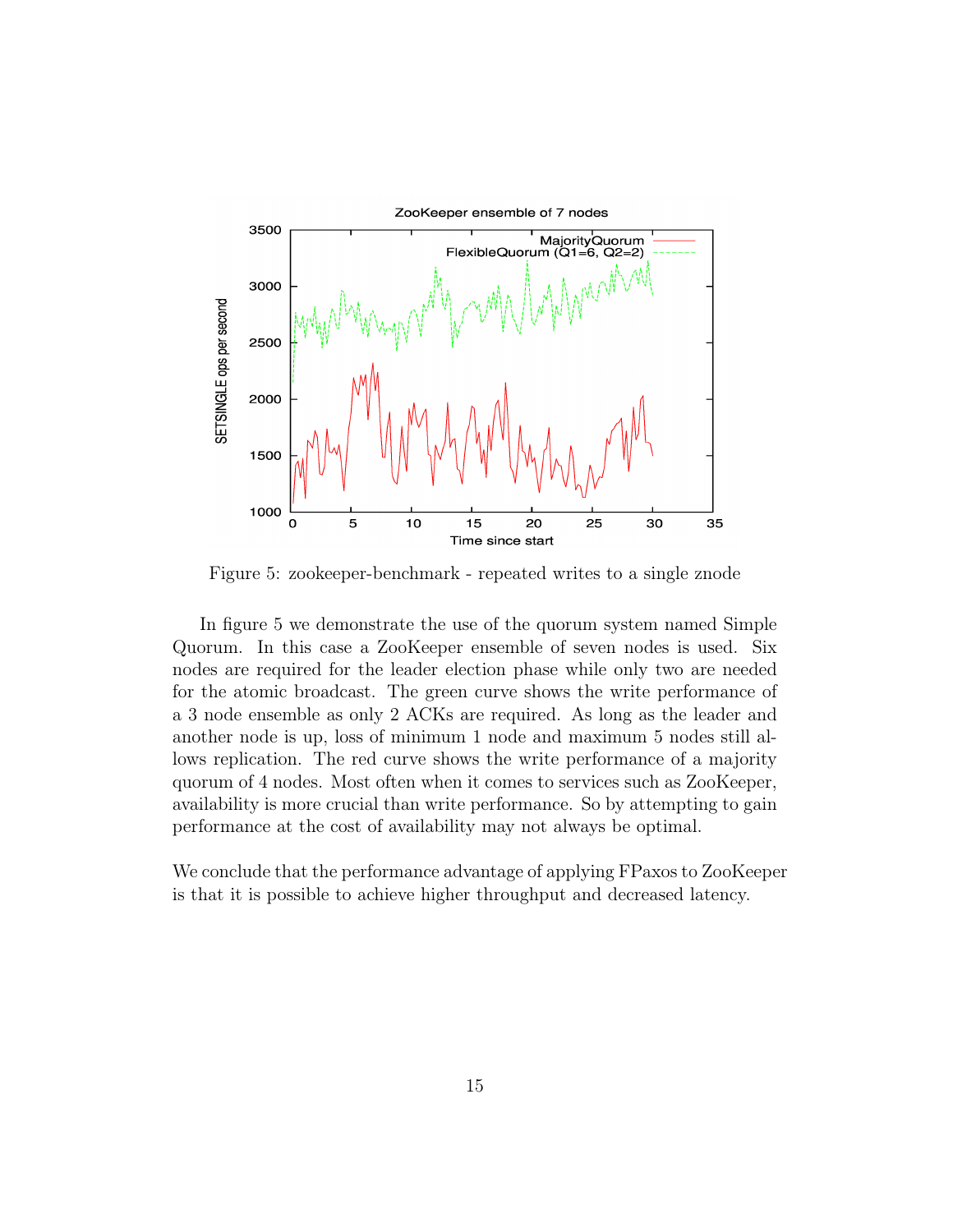



Figure 6: zk-smoketest - asynchronous create operations

Figure 6 shows the latency and throughput  $(\text{req/s})$  for various workloads when using the same quorum setup for a six node ensemble (see section 5.2). We used 10000, 50000 and 100000 write requests as test cases. Flex has the quorum setup of  $Q1=4$  and  $Q2=3$ , while maj is a majority quorum of 4. The size of each created znode is 100 bytes. The prototype is able to handle the same workload pressure as the original and at the same time experience higher throughput and decreased latency. In section 3.3.1 we conclude that the prototype is safe and that it can handle network partitions, keep Zab guarantees and maintain ZooKeeper's high read-availability.

The prototype is not battle-tested, and therefore should only be used as an experimental system until it has seen more exposure.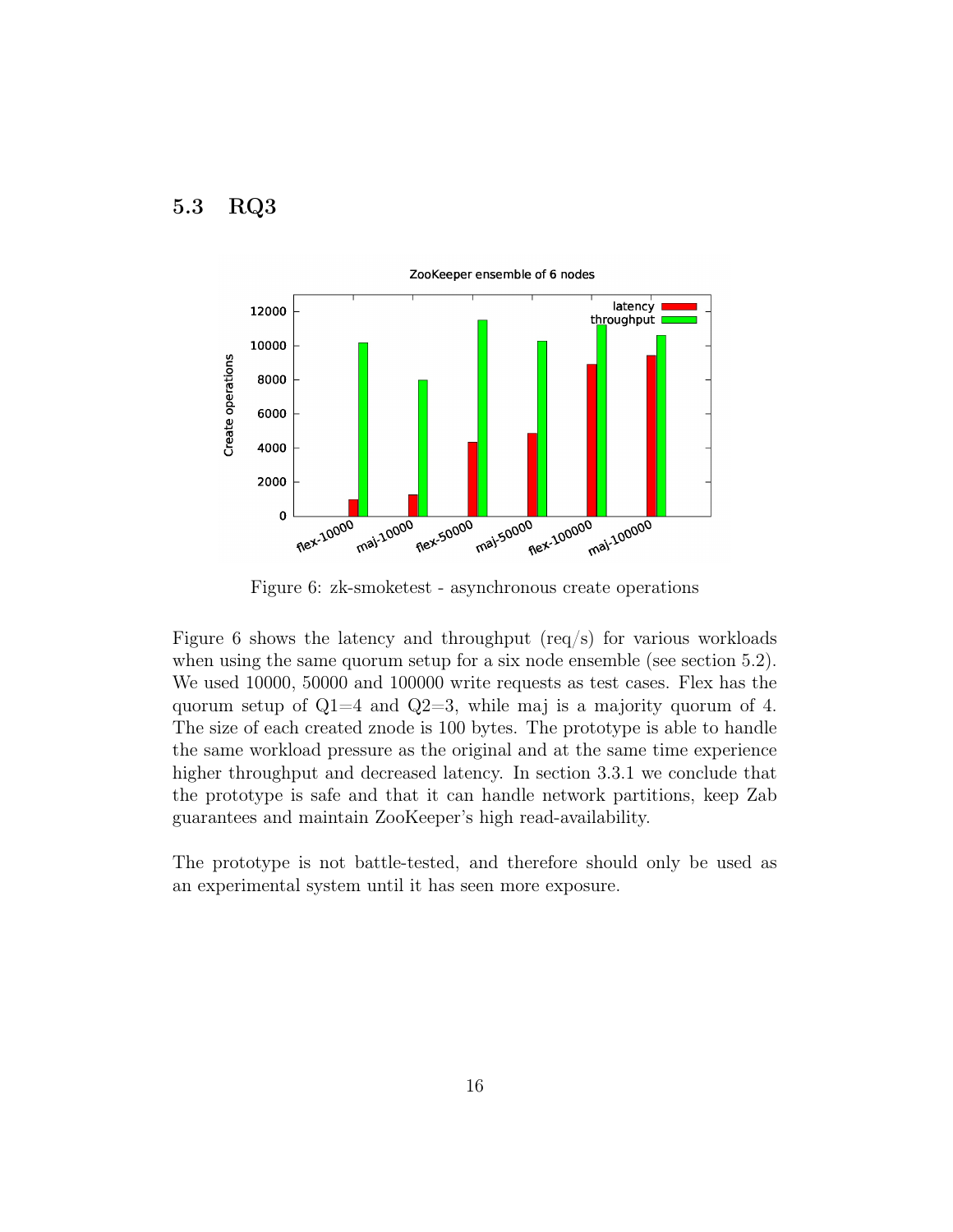### 6 Conclusion

Distributed services such as ZooKeeper, Etcd and Consul can be found in cloud infrastructures of many organizations. In this paper we draw the conclusion that of the three services, ZooKeeper is the most suitable for adding FPaxos support. We successfully apply FPaxos to ZooKeeper. By utilising Simple Quorum when the number of nodes are even, we show that it is possible for ZooKeeper to achieve increased performance and at the same time tolerate more failures. We conclude that the modified version is able to handle high workload and maintain the correctness and safety of the original implementation. ZooKeeper is used by companies such as Facebook, Yahoo and Rackspace. Several popular open source projects such as Mesos, Kafka and Spark rely on ZooKeeper for coordination. As far as we know, this is the first publicly published contribution to add FPaxos to ZooKeeper.

### 7 Future Work

In this paper we have shown that it is possible to reduce the phase two quorum by one when the number of servers is even and how the quorum system named Simple Quorum can be used. Many more quorum systems could be applied. The grouped example described by Howard (main author of FPaxos) in her blog post [10] sounds promising. If we can instruct the consensus protocol to be more specific of which nodes can form quorums and thereby making it easier for quorums to intersect, the quorum for both phases can be reduced. In the blog post mentioned above this is done by putting nodes into groups and requiring them to intersect in certain ways. ZooKeeper supports hierarchical quorums where servers can be split in to groups. By using the implementation of hierarchical quorums, it should be trivial to modify the prototype so that it can support the grouped quorum system. Dynamic reconfiguration was added to the 3.5.0 release of ZooKeeper. Which for instance makes it possible to reconfigure quorum values during runtime, add nodes and delete nodes. This type of feature has been seen before in Vertical Paxos [20]. By applying FPaxos and dynamic reconfiguration together, ZooKeeper could be enhanced even more. Further investigation of applying FPaxos to Raft needs to be done. Finally, to enable the integration of FPaxos in future versions of ZooKeeper, it must be able to support both the existing quorum systems as well as FPaxos.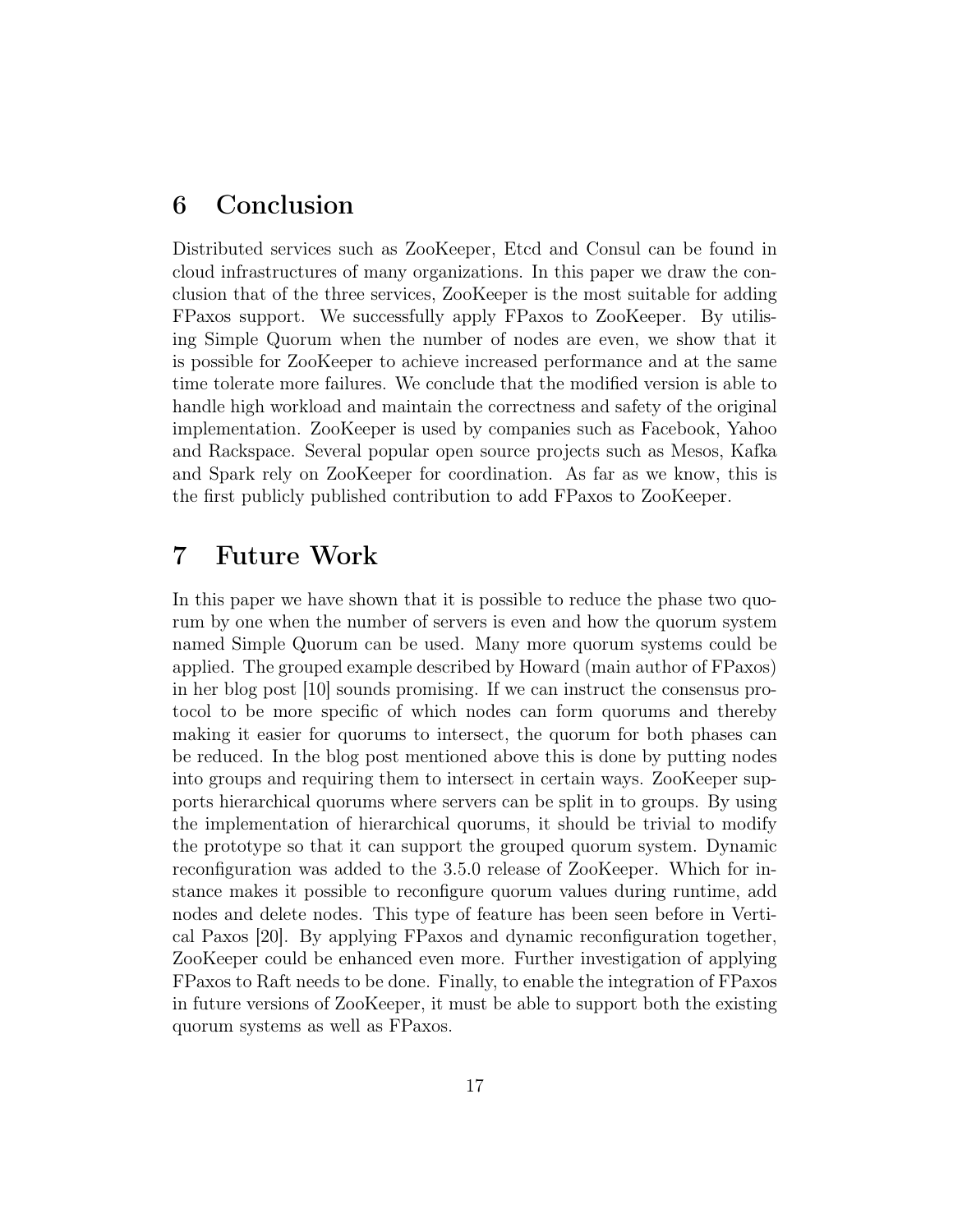### 8 Acknowledgements

I would like to thank Ruwan Lakmal Silva and Pär Karlsson at Ericsson for bringing FPaxos to my attention, supporting me with their guidance, and giving me access to a CityCloud account. I would also like to thank Emiliano Casalicchio for supervising my thesis at Blekinge Institute of Technology.

### References

- [1] Leslie Lamport. The part-time parliament. May 1998.
- [2] Leslie Lamport. Paxos made simple. pages 51–58, December 2001.
- [3] Heidi Howard, Dahlia Malkhi, and Alexander Spiegelman. Flexible paxos: Quorum intersection revisited. CoRR, abs/1608.06696, 2016.
- [4] Flavio P. Junqueira, Benjamin C. Reed, and Marco Serafini. Zab: Highperformance broadcast for primary-backup systems. In Proceedings of the 2011 IEEE/IFIP 41st International Conference on Dependable Systems&Networks, DSN '11, pages 245–256, Washington, DC, USA, 2011. IEEE Computer Society.
- [5] Patrick Hunt, Mahadev Konar, Flavio P. Junqueira, and Benjamin Reed. Zookeeper: Wait-free coordination for internet-scale systems. In Proceedings of the 2010 USENIX Conference on USENIX Annual Technical Conference, USENIXATC'10, pages 11–11, Berkeley, CA, USA, 2010. USENIX Association.
- [6] Diego Ongaro and John Ousterhout. In search of an understandable consensus algorithm. In Proceedings of the 2014 USENIX Conference on USENIX Annual Technical Conference, USENIX ATC'14, pages 305– 320, Berkeley, CA, USA, 2014. USENIX Association.
- [7] Dhruba Borthakur, Jonathan Gray, Joydeep Sen Sarma, Kannan Muthukkaruppan, Nicolas Spiegelberg, Hairong Kuang, Karthik Ranganathan, Dmytro Molkov, Aravind Menon, Samuel Rash, Rodrigo Schmidt, and Amitanand Aiyer. Apache hadoop goes realtime at facebook. In Proceedings of the 2011 ACM SIGMOD International Conference on Management of Data, SIGMOD '11, pages 1071–1080, New York, NY, USA, 2011. ACM.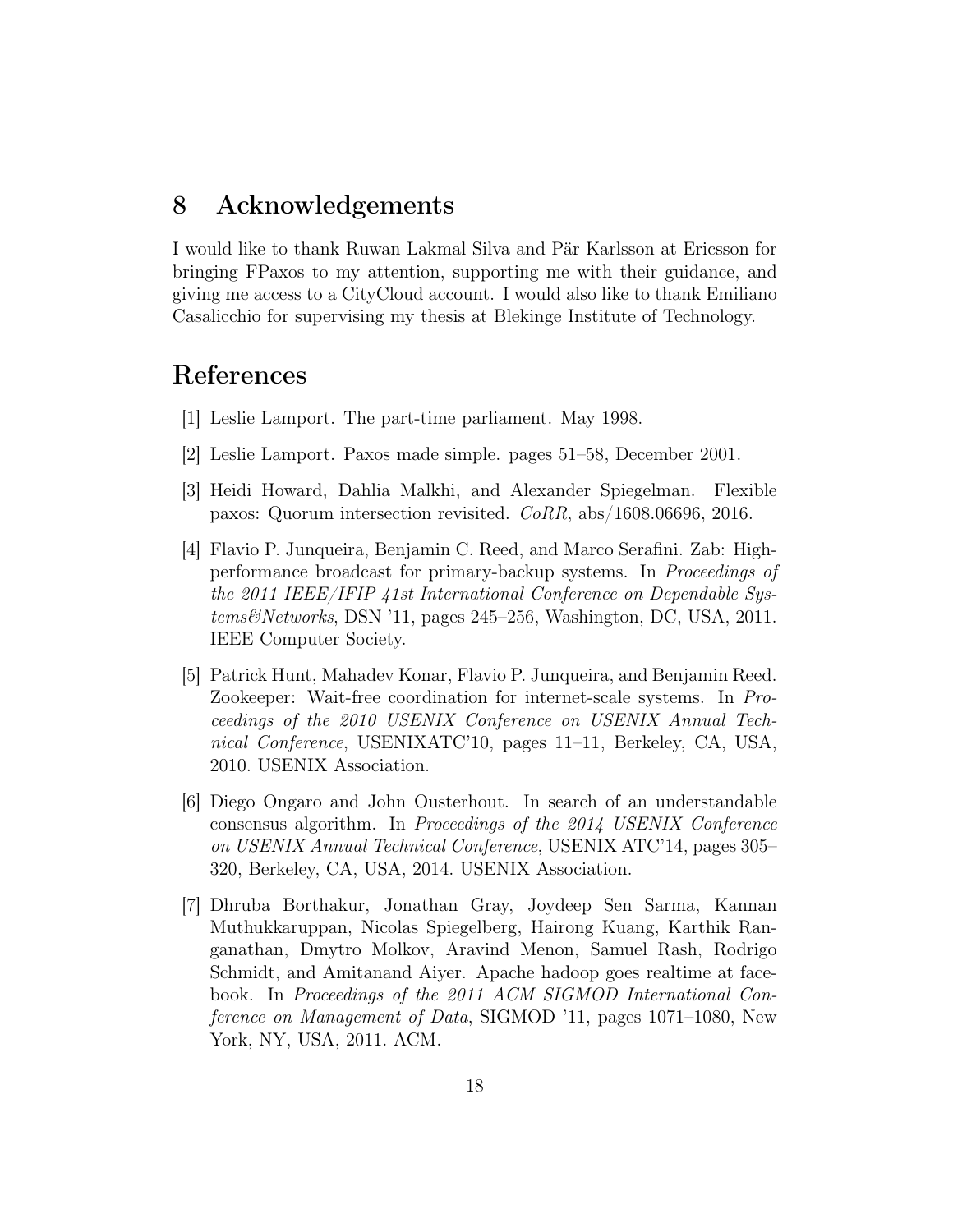- [8] Apache Foundation. Apache zookeeper, powered by. https://cwiki. apache.org/confluence/display/ZOOKEEPER/PoweredBy, 2014. Accessed: 2017-04-27.
- [9] Brendan Burns, Brian Grant, David Oppenheimer, Eric Brewer, and John Wilkes. Borg, omega, and kubernetes. ACM Queue, 14:70–93, 2016.
- [10] Heidi Howard. Majority agreement is not necessary for consensus. http://hh360.user.srcf.net/blog/2016/08/majorityagreement-is-not-necessary, 2016. Accessed: 2017-05-04.
- [11] Apache Foundation. Zookeeper overview. https://zookeeper.apache. org/doc/trunk/zookeeperOver.html, 2016. Accessed: 2017-04-15.
- [12] Benjamin Reed and Flavio P. Junqueira. A simple totally ordered broadcast protocol. In Proceedings of the 2Nd Workshop on Large-Scale Distributed Systems and Middleware, LADIS '08, pages 2:1–2:6, New York, NY, USA, 2008. ACM.
- [13] Andre Medeiros. Zookeeper, atomic broadcast protocol: Theory and practice. http://www.tcs.hut.fi/Studies/T-79.5001/reports/ 2012-deSouzaMedeiros.pdf, 2012. Accessed: 2017-04-16.
- [14] Apache Foundation. Zookeeper internals. https://zookeeper.apache. org/doc/r3.5.2-alpha/zookeeperInternals.html, 2016. Accessed: 2017-04-15.
- [15] David K. Gifford. Weighted voting for replicated data. In *Proceedings of* the Seventh ACM Symposium on Operating Systems Principles, SOSP '79, pages 150–162, New York, NY, USA, 1979. ACM.
- [16] Akhil Kumar. Hierarchical quorum consensus: A new algorithm for managing replicated data. IEEE Trans. Comput., 40(9):996–1004, September 1991.
- [17] Daniele Sciascia. Libpaxos3, multi-paxos. https://bitbucket.org/ sciascid/libpaxos, 2016. Accessed: 2017-04-28.
- [18] A. Ailijiang, A. Charapko, M. Demirbas, and T. Kosar. Multileader WAN Paxos: Ruling the Archipelago with Fast Consensus. ArXiv eprints, March 2017.